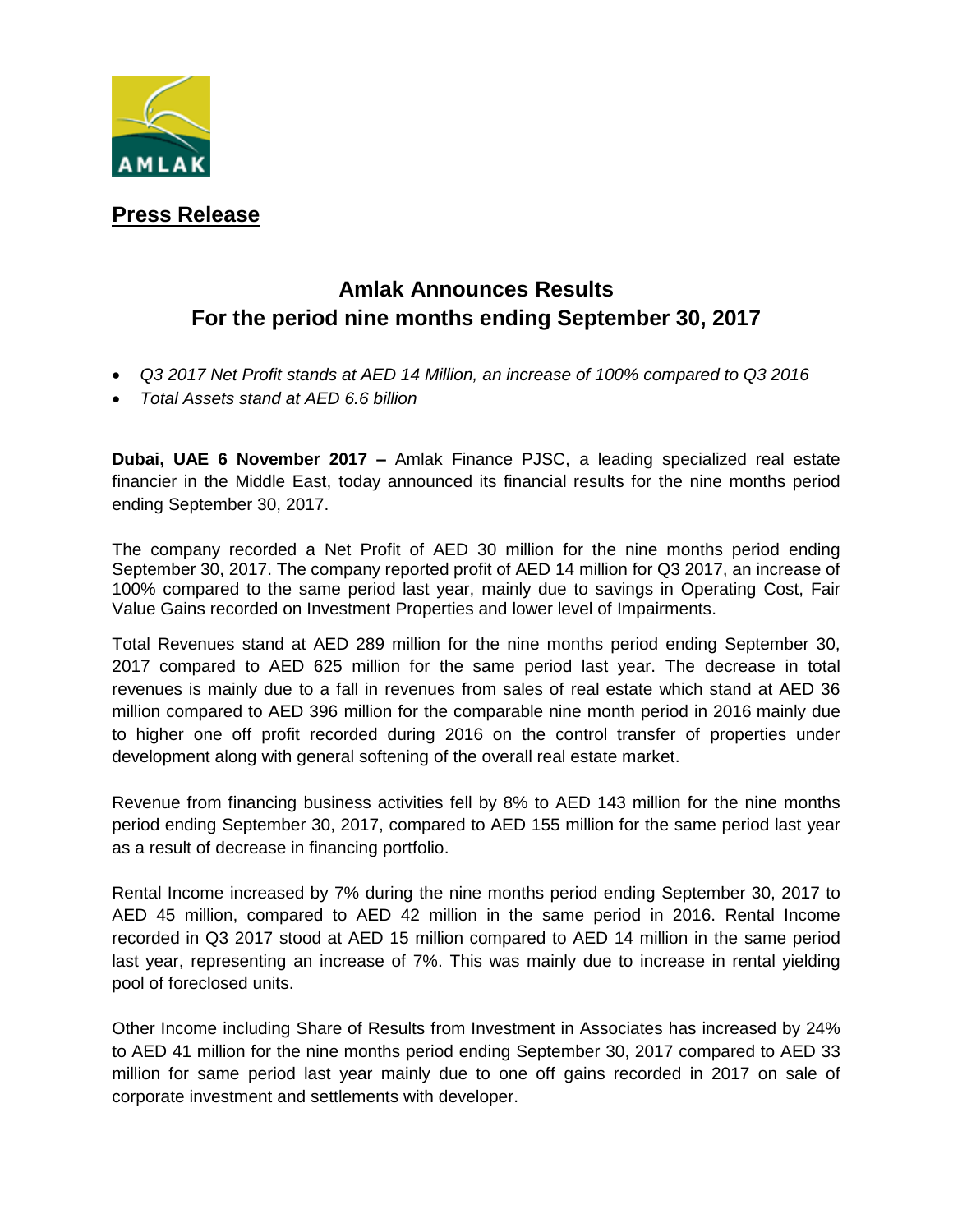

Operating Costs stood at AED 82 million for the nine months period ended September 30, 2017 compared to AED 111 million for the same period last year. This was a result of Amlak's ongoing cost management and rationalization strategy coupled with certain one off cost in 2016 not incurred in 2017.These figures exclude Operating Costs of joint venture relating to real estate development.

The Company recorded an impairment reversal of AED 15 million in Q3 2017 compared to an impairment charge of AED 35 million in Q3 2016 reflecting improvement in portfolio quality.

The Company also recorded an Amortization cost of AED 82 million during the nine months period ending September 30, 2017. The amount of amortization represents the unwinding of fair value gains on initial recognition of investment deposits, and will vary depending on the level of repayment made to the financers in any reporting period. Amortization will continue although expectedly at a lower rate in the future until the financers have been fully repaid by the end of the restructuring period.

Profit distributable to financiers stood at AED 93 million for the nine months period ended September 30, 2017, compared to AED 96 million for the same period last year, representing a decrease of 3%. The slight decrease was due to a reduction in overall Islamic deposit liabilities between the comparable periods.

Total Assets stood at AED 6.6 billion as of Q3 2017, representing a 2% increase from December 31, 2016. A marginal increase of 2% in Equity Attributable to Shareholders was also seen as at Q3 2017 when compared to year end 2016.

Commenting on the results, Arif Alharmi, Managing Director and CEO of Amlak, said: "I am pleased with Q3 2017 results and expect the same trend to continue for the remainder of 2017. Amlak will continue to focus on core business development, product and service differentiation, and driving profitability and value for our shareholders. We will also continue with our strategy and efforts to develop the infrastructure and sale of the Nad Al Hamar land plots which will support the overall revenue and profitability of the Company. While there may be challenges ahead, I am confident that Amlak is well-positioned to capitalize on the improving economic backdrop in the UAE and I look forward to seizing these opportunities."

**- Ends -**